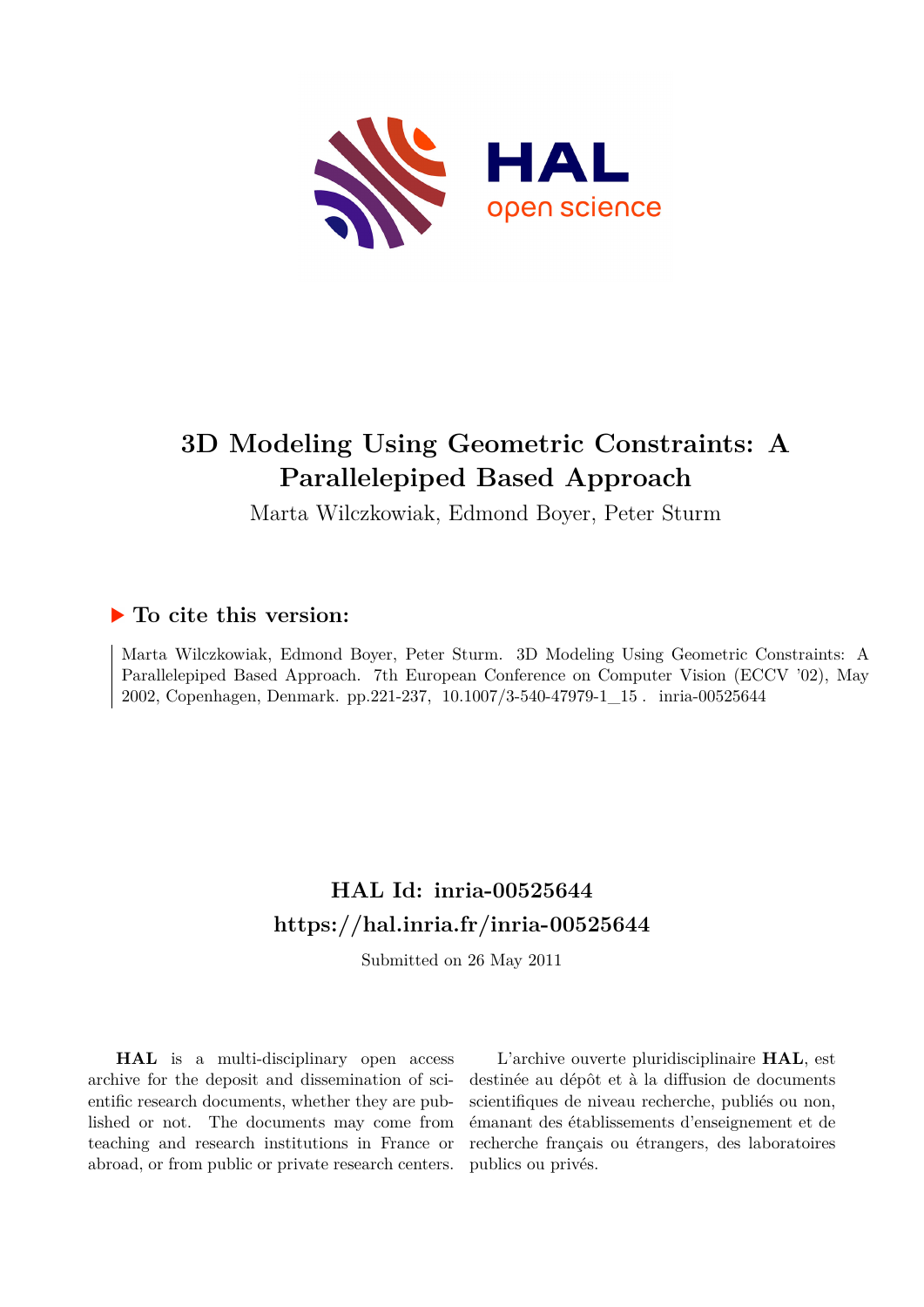# 3D Modelling Using Geometric Constraints: A Parallelepiped Based Approach

## Marta Wilczkowiak, Edmond Boyer, and Peter Sturm MOVI–GRAVIR–INRIA Rhˆone-Alpes, 38330 Montbonnot, France Firstname.Surname@inrialpes.fr http://www.inrialpes.fr/movi/people/Surname

#### Abstract

In this paper, efficient and generic tools for calibration and 3D reconstruction are presented. These tools exploit geometric constraints frequently present in man-made environments and allow camera calibration as well as scene structure to be estimated with a small amount of user interactions and little *a priori* knowledge. The proposed approach is based on primitives that naturally characterize rigidity constraints: parallelepipeds. It has been shown previously that the intrinsic metric characteristics of a parallelepiped are dual to the intrinsic characteristics of a perspective camera. Here, we generalize this idea by taking into account additional redundancies between multiple images of multiple parallelepipeds. We propose a method for the estimation of camera and scene parameters that bears strong similarities with some self-calibration approaches. Taking into account prior knowledge on scene primitives or cameras, leads to simpler equations than for standard self-calibration, and is expected to improve results, as well as to allow structure and motion recovery in situations that are otherwise under-constrained. These principles are illustrated by experimental calibration results and several reconstructions from uncalibrated images.

## 1 Introduction

This paper is about using partial information on camera parameters and scene structure, to simplify and enhance structure from motion and (self-) calibration. We are especially interested in reconstructing manmade environments for which constraints on the scene structure are usually easy to provide. Constraints such as parallelism, orthogonality or length ratios, are often available, and we show that they are especially powerful if they can be encapsulated in higher-level primitives. Concretely, man-made environments are rich in elements that may be defined as parallelepipeds or parallelograms. Encoding constraints using these, reinforces them, simplifies the user interactions necessary to provide them, and allows an easier analysis of issues such as the existence of solutions.

In the following, we briefly review some existing works that use constraints on scene structure. Geometric information about the scene can be used in many different ways. In a seminal work, Caprile and Torre [2] used cuboids, i.e. parallelepipeds with right angles, to estimate some camera parameters. Their approach is based on vanishing points defined by the cuboid's projected edges. Such vanishing points correspond to perpendicular directions in space and therefore impose constraints on the transformation between 3D space and the image plane. Following this idea, several approaches making use of vanishing points and lines, have been proposed to either partially calibrate cameras or reconstruct scenes [4, 14, 5, 12]. However, dealing with individual vanishing points does not allow to fully exploit the redundancy contained in the input, i.e. that all the vanishing points stem from the projection of a single parallelepiped. In contrast to the above mentioned approaches, we do not compute vanishing points or lines explicitly, but projection matrices such that a parallelepiped's projection fits the concerned image points. In [7], different kinds of primitives, including cubes, are used for 3D reconstruction. However, this approach, cast as a bundle adjustment, has only a very simple initialization step. In [3], parallelepipeds are used for calibration in AR applications. The proposed approach has a limited application domain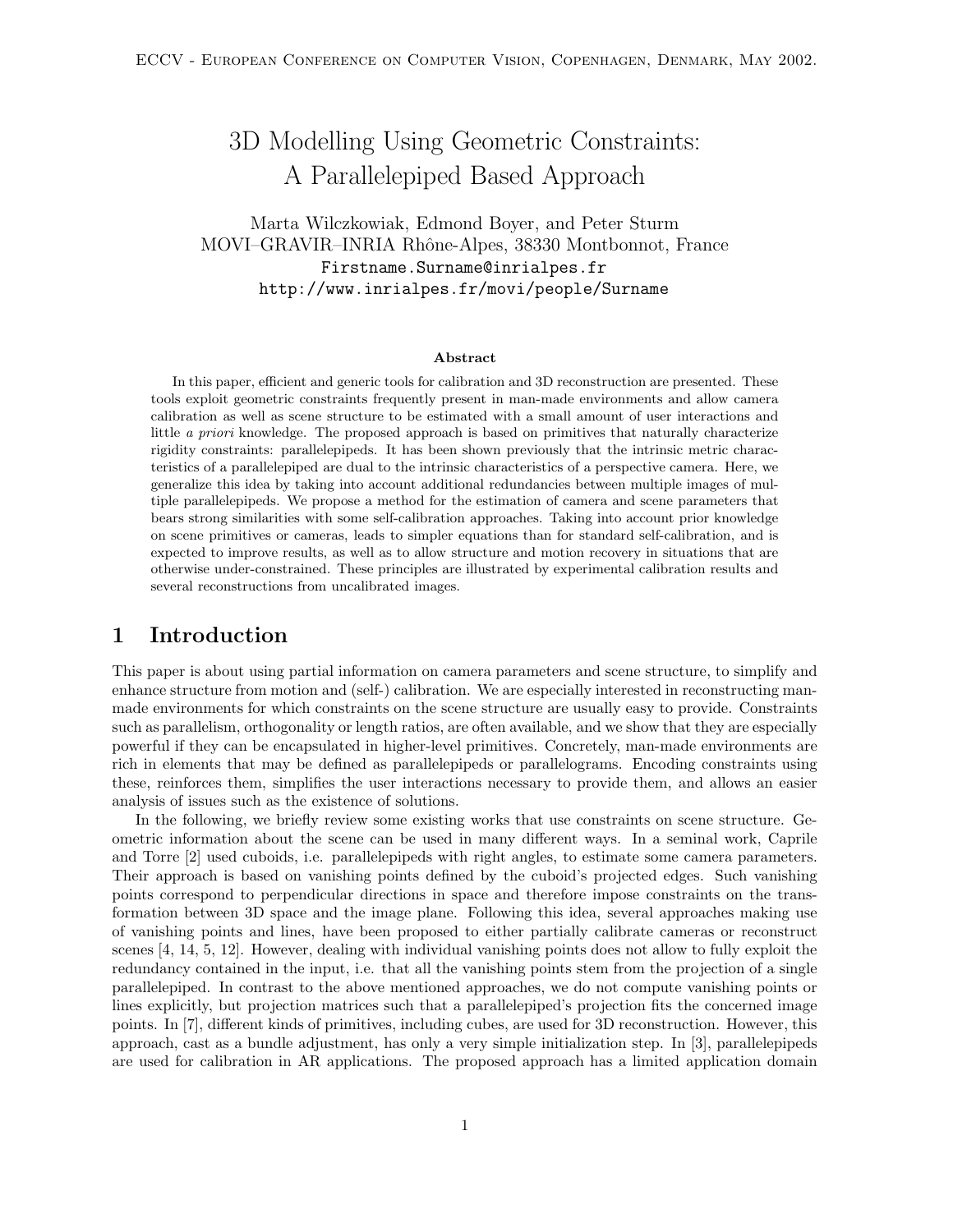since the camera must satisfy a strong constraint – unit aspect ratio – and only partial knowledge on the parallelepiped – angles – is used.

In addition to using scene constraints, our approach also takes into account any constraint on intrinsic parameters of any camera involved. There is a perfect duality between the intrinsic parameters of a perspective camera and those of a parallelepiped [20]. We formalize this in a generic framework, in which cameras and parallelepipeds are treated in a dual manner. One of the main issues of this paper is the use of multi-view and multi-parallelepiped constraints, as opposed to using knowledge on single images or parallelepipeds only. Multi-view or multi-parallelepiped constraints arise when it is known that several entities share properties (e.g. two views with identical aspect ratio, or two parallelepipeds with identical shape). These constraints are incorporated in our dual framework. For the various types of constraints, it is shown which types of equations can be obtained. In many practical circumstances, (self-) calibration of intrinsic cameras and parallelepiped parameters can be done by solving linear equation systems.

Our approach has some similarities with methods based on planar patterns and homographies [18, 21]. While more flexible than standard calibration techniques, homography based approaches require either Euclidean information or, for self-calibration, many images in general position [19]. The approach presented in this paper works for a small number of images (a single image for example) and can make use of any metric information on calibration primitives *independently*, for example one angle between directions, or one length ratio, give additional constraints. In this sense, our approach is a generalization of plane-based methods with metric information to three-dimensional parallelepipedic patterns.

While the main contributions of the paper concern the estimation of intrinsic camera and parallelepiped parameters, we also propose methods for subsequent pose estimation, as well as ways of enhancing reconstructions with primitives other than parallelepipeds. The complete system allows calibration and 3D model acquisition from a small number of arbitrary images, taken for instance from the Internet, with a reasonable amount of user interaction.

The paper is organized as follows. Section 2 gives definitions and some background. Calibration using parallelepipeds is studied in section 3. Sections 4 and 5 describe our approaches for pose estimation and 3D reconstruction.

### 2 Preliminaries

#### 2.1 Camera parameterization

We assume that all cameras can be described by the pinhole model. The projection from a 3D point P to the 2D image point p is expressed by:  $p \sim M \cdot P$ , where M is a 3x4 matrix, which can be decomposed as:  $M = K \cdot [R \ t]$ . The 3 × 4 matrix  $[R \ t]$  encapsulates the relative orientation R and translation t between the camera and the world coordinate system. The matrix K is the  $3 \times 3$  calibration matrix containing the camera's intrinsic parameters:

$$
K = \left( \begin{array}{ccc} \alpha_u & s & u_0 \\ 0 & \alpha_v & v_0 \\ 0 & 0 & 1 \end{array} \right),
$$

where  $\alpha_u$  and  $\alpha_v$  stand for the focal length, expressed in horizontal and vertical pixel dimensions, s is a skew parameter considered here as equal to zero, and  $u_0$ ,  $v_0$  are the pixel coordinates of the principal point. In the following, we will also use the IAC (image of the absolute conic) representation of the intrinsic parameters, namely the matrix  $\omega \sim K^{-T} \cdot K^{-1}$ .

#### 2.2 Parallelepiped parameterization

A parallelepiped is defined by twelve parameters: six extrinsic parameters describing its orientation and position, and six intrinsic parameters describing its Euclidean shape: three dimension parameters (edge lengths  $l_1, l_2$  and  $l_3$ ) and the three angles between parallelepiped edges  $(\theta_{12}, \theta_{23}, \theta_{13})$ . The internal characteristics of a parallelepiped can be expressed by a matrix  $\Lambda$  which represents the transformation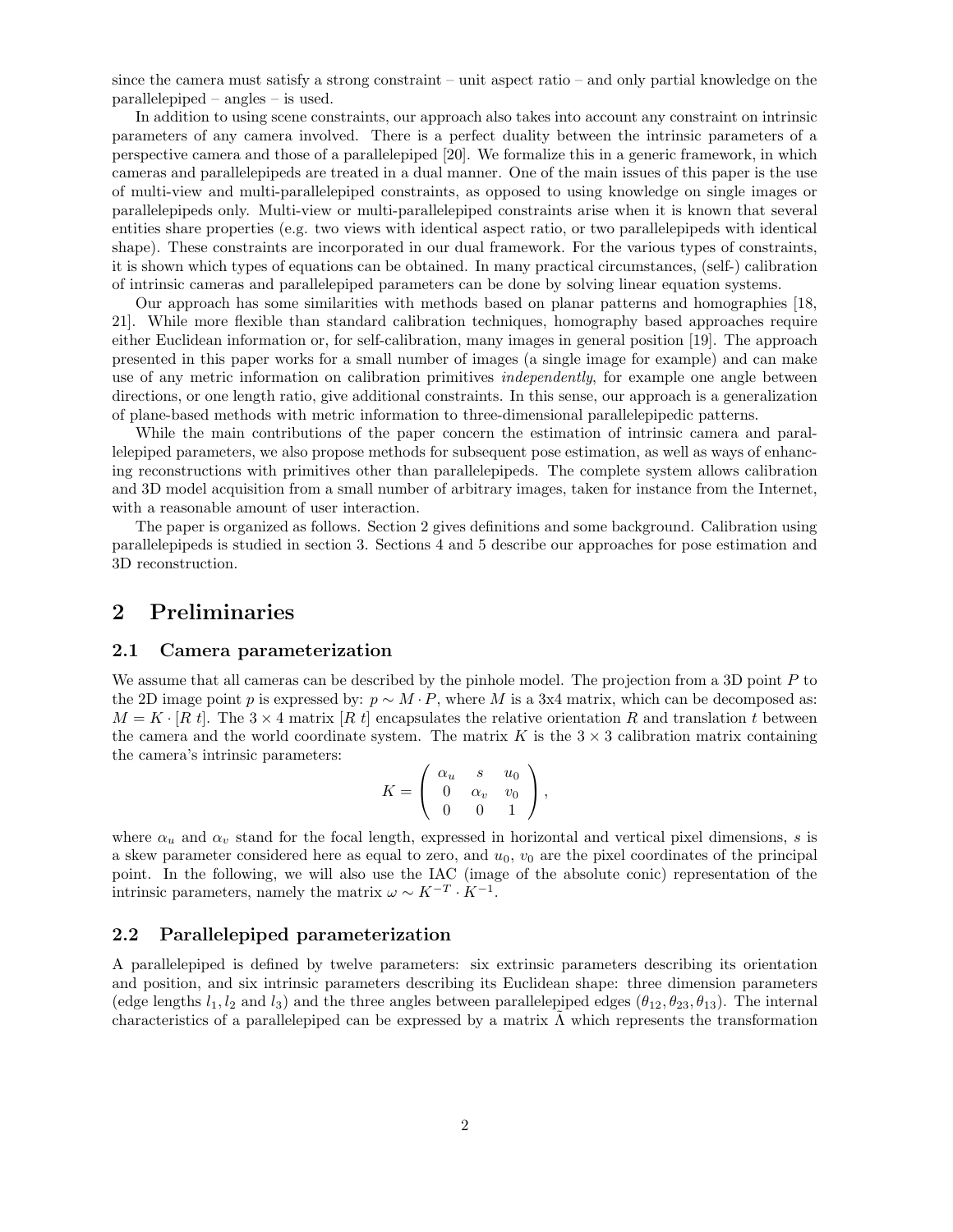between a canonic cube and the shape of the concerned parallelepiped (see [20] for details):

$$
\tilde{\Lambda} = \begin{pmatrix} l_1 & l_2c_{12} & l_3c_{13} & 0 \\ 0 & l_2s_{12} & l_3\frac{c_{23}-c_{13}c_{12}}{s_{12}} & 0 \\ 0 & 0 & l_3\sqrt{\frac{s_{12}^2 - c_{13}^2 s_{12}^2 - (c_{23} - c_{13}c_{12})^2}{s_{12}^2}} & 0 \\ 0 & 0 & 0 & 1 \end{pmatrix},
$$

where  $s_{ij} = \sin \theta_{ij}$  and  $c_{ij} = \cos \theta_{ij}$ . This matrix encodes all Euclidean characteristics of the parallelepiped. The analogous entity to a camera's IAC  $\omega$ , is the matrix  $\mu$ , defined by:

$$
\mu \sim \Lambda^T \cdot \Lambda \sim \left( \begin{array}{ccc} l_1^2 & l_1 l_2 \cos \theta_{12} & l_1 l_3 \cos \theta_{13} \\ l_1 l_2 \cos \theta_{12} & l_2^2 & l_2 l_3 \cos \theta_{23} \\ l_1 l_3 \cos \theta_{13} & l_2 l_3 \cos \theta_{23} & l_3^2 \end{array} \right),
$$

where  $\Lambda$  is the upper left  $3 \times 3$  matrix of  $\Lambda$ .

#### 2.3 One parallelepiped in a single view

In this section, we briefly recall the duality between the intrinsic characteristics of a camera and those of a parallelepiped, as established in [20]. Without loss of generality, suppose that the scene coordinate system is attached to a parallelepiped. The projection of the parallelepiped is then defined by the relative pose  $[R t]$  between the parallelepiped and the camera, the camera calibration matrix K and the parallelepiped's intrinsic parameters, given by  $\tilde{\Lambda}$ . In the following, we denote by C the matrix whose columns  $C_{i,i\in[1..8]}$ are the homogeneous coordinates of a canonic cube's vertices. Thus, image projections  $p_{i\in[1..8]} = [u_i \ v_i \ 1]$ of the parallelepiped's vertices satisfy:

$$
\left(\begin{array}{cccc}\n\alpha_1 u_1 & \dots & \alpha_8 u_8 \\
\alpha_1 v_1 & \dots & \alpha_8 v_8 \\
\alpha_1 & \dots & \alpha_8\n\end{array}\right) = \tilde{X} \cdot C = \tilde{X} \cdot \left(\begin{array}{cccc}\n1 & \dots & -1 \\
1 & \dots & -1 \\
1 & \dots & -1 \\
1 & \dots & 1\n\end{array}\right),
$$
\n(1)

where the  $3 \times 4$  matrix  $\tilde{X}$ , is defined up to a scalar factor by:

$$
\tilde{X} \sim M \cdot \tilde{\Lambda} \sim K \cdot [R \ t] \cdot \tilde{\Lambda}.\tag{2}
$$

We call this matrix the *canonic projection matrix*. Five image points and one image direction are, in general, sufficient to compute its eleven independent entries. Additional points make the computation more stable.

For further derivations, let us also introduce the leading  $3 \times 3$  sub-matrices X and  $\Lambda$  of  $\tilde{X}$ ,  $\tilde{\Lambda}$  respectively, such that:

$$
X \sim K \cdot R \cdot \Lambda. \tag{3}
$$

The matrix X captures all geometric information given by the projection of a parallelepiped. From equation (3), it is simple to derive the following relation (using  $\omega = K^{-T} \cdot K^{-1}$  and  $\mu = \Lambda^T \cdot \Lambda$ ):

$$
X^T \cdot \omega \cdot X \sim \mu. \tag{4}
$$

This equation establishes the duality between the intrinsic characteristics of a camera and those of a parallelepiped. The matrix  $X$ , which can be determined from image information only, transforms one set of intrinsics into the other. Thus,  $\omega$  and  $\mu$  can be seen as different representations of the IAC.

#### 2.4 *n* parallelepipeds in  $m$  views

We now consider the more general case where  $n$  parallelepipeds are seen by  $m$  cameras. In the scene coordinate frame (chosen arbitrarily), the coordinates  $P_{kl}$  of the lth vertex  $(l \in [1..8])$  of the kth parallelepiped are:

$$
P_{kl} = \begin{pmatrix} S_k & v_k \\ 0^T & 1 \end{pmatrix} \cdot \tilde{\Lambda_k} \cdot C_l, \tag{5}
$$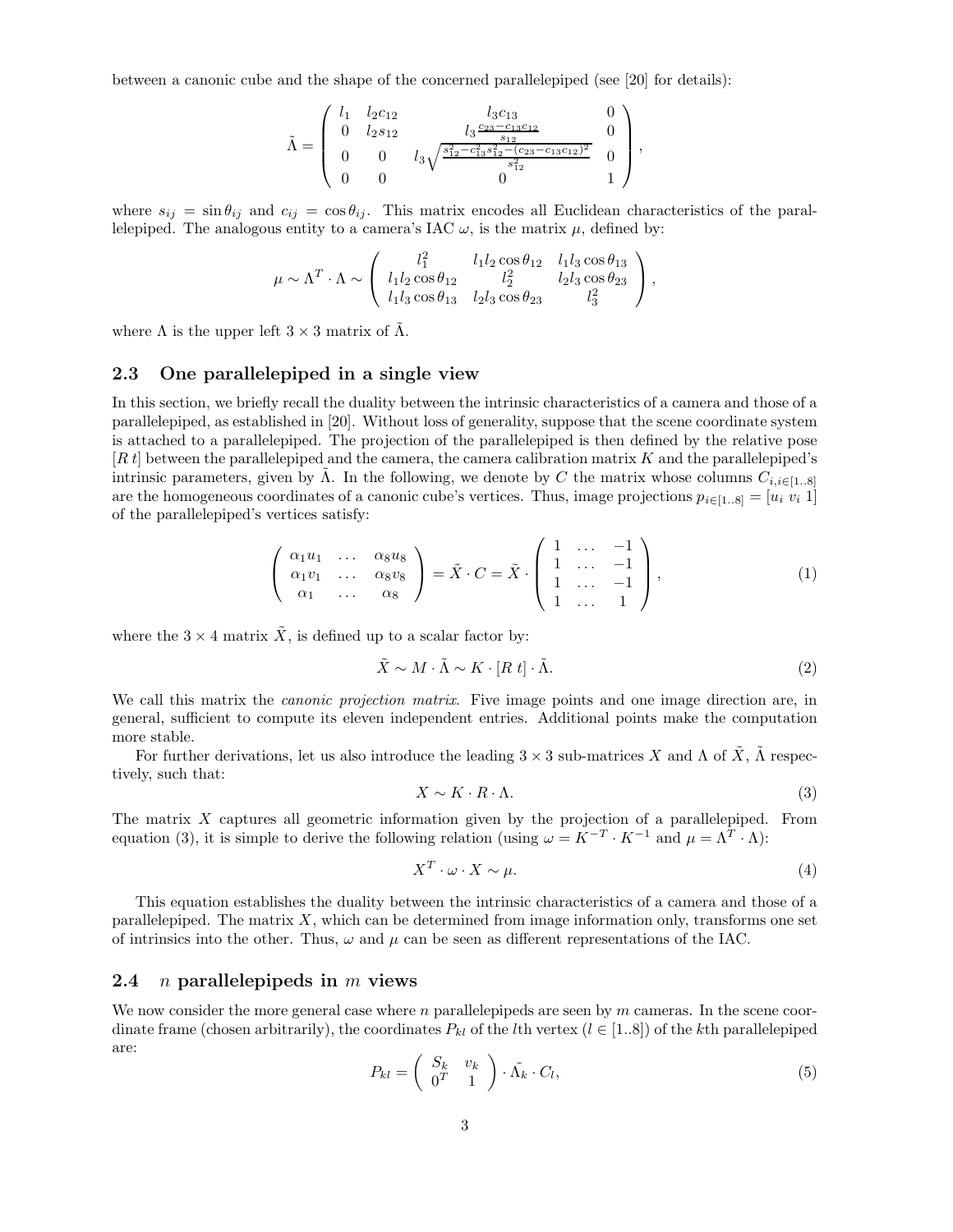where  $S_k$  and  $v_k$  stand for the rotation and translation of the kth parallelepiped. In a way similar to the single view case (cf. equation (1)), the projections  $p_{ikl,l\in[1..8]}$  of these vertices in the  $i^{th}$  view are defined by:

$$
p_{ikl} \sim K_i \cdot [R_i \ t_i] \cdot P_{kl} \sim K_i \cdot [R_i \cdot S_k \quad R_i \cdot v_k + t_i] \cdot \tilde{\Lambda}_k \cdot C_l. \tag{6}
$$

Denoting  $\tilde{X}_{ik}$  the canonic projection matrix of the kth parallelepiped into the *i*th view, we have:  $X_{ik} \sim$  $K_i \cdot R_i \cdot S_k \cdot \Lambda_k$ . Thus, using:  $Y_{ik} = X_{ik}^{-1}$ , we obtain the two following forms of the duality equation (4):

$$
X_{ik}^T \cdot \omega_i \cdot X_{ik} \sim \mu_k \quad (a) \quad \Leftrightarrow \quad \omega_i \sim Y_{ik}^T \cdot \mu_k \cdot Y_{ik} \quad (b). \tag{7}
$$

Note that we can derive similar expressions for the two-dimensional equivalents of the parallelepipeds, parallelograms. The dimension reduction in that case does not allow for a full duality between parallelograms and cameras, but parallelograms are still useful for calibration (due to lack of space, we will not describe this in this paper, although we use it in practice).

# 3 Calibration of intrinsic parameters

In the previous section, the duality between the intrinsic parameters of a parallelepiped and that of a camera was introduced. Here, we consider a generic situation where  $n$  parallelepipeds are viewed by m cameras, and we study how to exploit the duality relations for the calibration task. Interestingly, using parallelepipeds as natural calibration objects offers several advantages over standard self-calibration approaches [15]:

- Fewer correspondences are needed; five and a half points extracted *per image* are sufficient, and even fewer inter-image correspondences are needed. For instance, the calibration of two cameras that view a parallelepiped from opposite viewpoints, is possible.
- The approach is based on Euclidean information about parallelepipeds or cameras which are easy to obtain (skew parameter equal to zero, right angles, etc.). Using such information ensures stability and robustness by limiting the number of singularities.
- Projections of parallelepipeds naturally enclose affine information, thus reduce the algebraic complexity when solving the calibration problem. Indeed, our calibration method is somewhat similar to self-calibration approaches that consider special camera motions [11, 6, 1] or to approaches that first recover the affine structure, e.g. [9, 16].

In the following, we first study how to parameterize the calibration problem in a consistent way when  $n$  parallelepipeds are viewed by  $m$  cameras. We then explicit the constraints that can be derived from prior knowledge.

#### 3.1 Parameterization of the calibration problem

When considering n parallelepipeds and m cameras, the question that naturally arises is how many independent unknowns are needed to represent all unknown intrinsic parameters? In general, each camera i and each parallelepiped k has five independent unknowns (the elements of  $\omega_i$  and  $\mu_k$ , minus the scale factors). Thus, n parallelepipeds and m cameras lead to  $5n + 5m$  unknowns. However, each set of unknowns  $\omega_i$  (resp.  $\mu_k$ ) is related to every set of unknowns of  $\mu_k$  (resp.  $\omega_i$ ) via the duality equations (7). The duality between two sets of intrinsic parameters leads to 5 independent bilinear equations obtained by rewriting equations (7) as:

$$
\mu_k \wedge \left(X_{ik}^T \cdot \omega_i \cdot X_{ik}\right) = 0 \quad \text{or} \quad \omega_i \wedge \left(Y_{ik}^T \cdot \mu_k \cdot Y_{ik}\right) = 0,
$$

where the "cross product" operations are carried out between all possible pairs of corresponding matrix elements. Hence, one may obtain up to  $5mn$  different bilinear equations in the  $5n+5m$  unknowns, which are however not independent: all  $5n+5m$  unknowns can actually be parameterized using only 5 of them, corresponding e.g. to the intrinsic parameters of a single camera or parallelepiped (the parameters of the other entities can be computed by successive applications of the appropriate duality equations). Thus,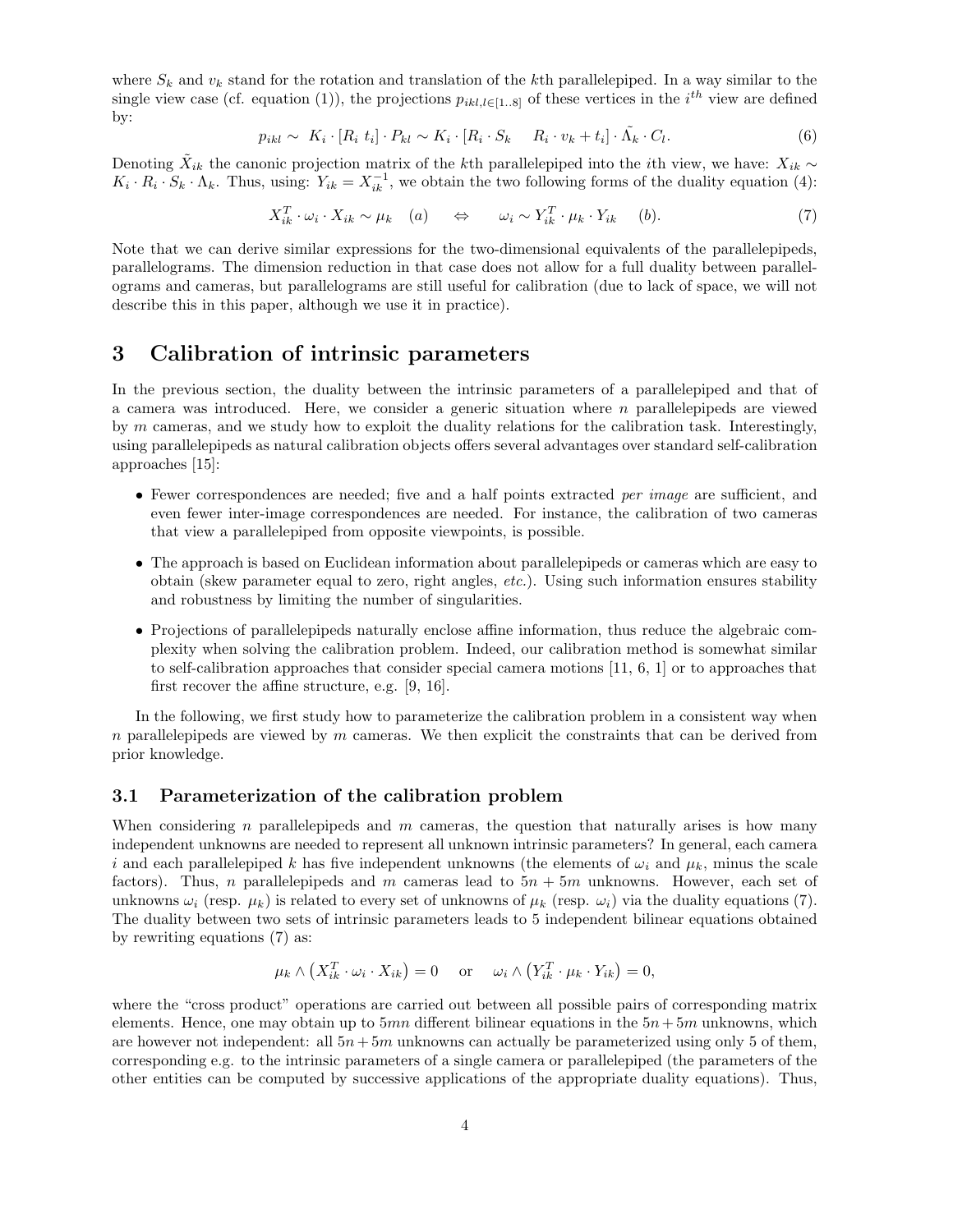the calibration problem for m cameras seeing n parallelepipeds, can be reduced to the estimation of a single set of intrinsic parameters, belonging to one camera or parallelepiped.

Let us choose a parallelepiped to parameterize the calibration problem. We denote  $\mu_0$  the corresponding matrix of intrinsic parameters. Solving for  $\mu_0$  requires therefore at least five constraints coming from prior knowledge on any of the  $m + n$  entities involved (parallelepipeds and cameras). The following section explains how to do this.

#### 3.2 Using prior knowledge

As explained before, we assume that n parallelepipeds are seen by  $m$  cameras. The geometric information that can be computed from the projection of a parallelepiped  $k$  in image  $i$  is enclosed in the canonic projection matrix  $X_{ik} = Y_{ik}^{-1}$ . From such matrices and prior information, we can derive constraints on the calibration by using the duality equations. In this section, we will consider prior knowledge on the elements of  $\omega_i$  or  $\mu_k$ , and how they constrain the elements of  $\mu_0$ . Such knowledge comes from information on the intrinsic parameters of camera  $i$  or parallelepiped  $k$ . It should be noticed here that the relations between intrinsic parameters and matrix elements are not always linear (see for example the matrix  $\mu$  given in section 2.2). In particular, a known angle of a parallelepiped gives in general a quadratic constraint on several elements of the associated matrix  $\mu$ . However, most other types of prior information likely to be used in practice, lead to linear constraints.

The duality equations between  $\mu_0$  and image i, respectively parallelepiped k, are:

$$
\begin{cases} \omega_i \sim Y_{i0}^T \cdot \mu_0 \cdot Y_{i0}, \\ \mu_k \sim X_{ik}^T \cdot Y_{i0}^T \cdot \mu_0 \cdot Y_{i0} \cdot X_{ik} \quad i \in [0..m-1]. \end{cases} \tag{8}
$$

which may be rewritten in several different forms, by nested applications of the duality equations, e.g.:

$$
\begin{cases}\n\omega_i \sim Y_{il}^T \cdot X_{jl}^T \cdot Y_{j0}^T \cdot \mu_0 \cdot Y_{j0} \cdot X_{jl} \cdot Y_{il}, & j \in [0..m-1], \ l \in [0..n-1] \\
\mu_k \sim X_{jk}^T \cdot Y_{jl}^T \cdot X_{0l}^T \cdot Y_{00}^T \cdot \mu_0 \cdot Y_{00} \cdot X_{0l} \cdot Y_{jl} \cdot X_{jk}.\n\end{cases}
$$
\n(9)

Such forms of the duality equations do in principle not provide additional independent equations on the elements of  $\mu_0$ . However, they are useful for example in the case where the parallelepiped associated to  $\mu_0$  is occluded in view i (e.g. due to occlusion), thus  $X_{i0}$  is not available. Using extensions of the duality equations such as (9), knowledge on camera i can still be used to estimate  $\mu_0$ .

We therefore derive the statements given in the following two paragraphs. When we speak of independent equations, we mean that they are independent in general, i.e. non-singular, situations.

#### Known elements of  $\omega_i$  or  $\mu_k$ .

- 1. Knowing that an element of  $\omega_i$  is equal to zero (e.g. a null skew parameter) gives 1 linear equation on the elements of  $\mu_0$  (e.g. via (8)).
- 2. Knowing that an element of  $\mu_{k\neq0}$  is equal to zero (e.g. a right angle in the parallelepiped k) also leads to 1 linear constraint on the elements of  $\mu_0$ . If  $k = 0$ , then the number of unknowns is reduced by 1.
- 3. Knowing a single element of  $\omega_i$  or  $\mu_k$  simply cancels the scale ambiguity for the corresponding entity.
- 4. Knowing p elements of  $\omega_i$  leads to  $(p-1)$  independent linear constraints on the elements of  $\mu_0$ . Indeed, these p known elements form  $(p-1)$  independent pairs. The ratio of each such pair of elements gives a linear constraint on the elements of  $\mu_0$  (via the appropriate duality relation).
- 5. In a similar way, knowing p elements of  $\mu_{k\neq0}$  leads to  $(p-1)$  independent linear constraints on the elements of  $\mu_0$ . If  $k = 0$ , then the number of unknowns is reduced to  $(6 - p)$ .

In [20], we describe in detail which types of prior knowledge on intrinsic parameters may be used in the above ways. As mentioned before, any of the above constraints can be enforced using one or several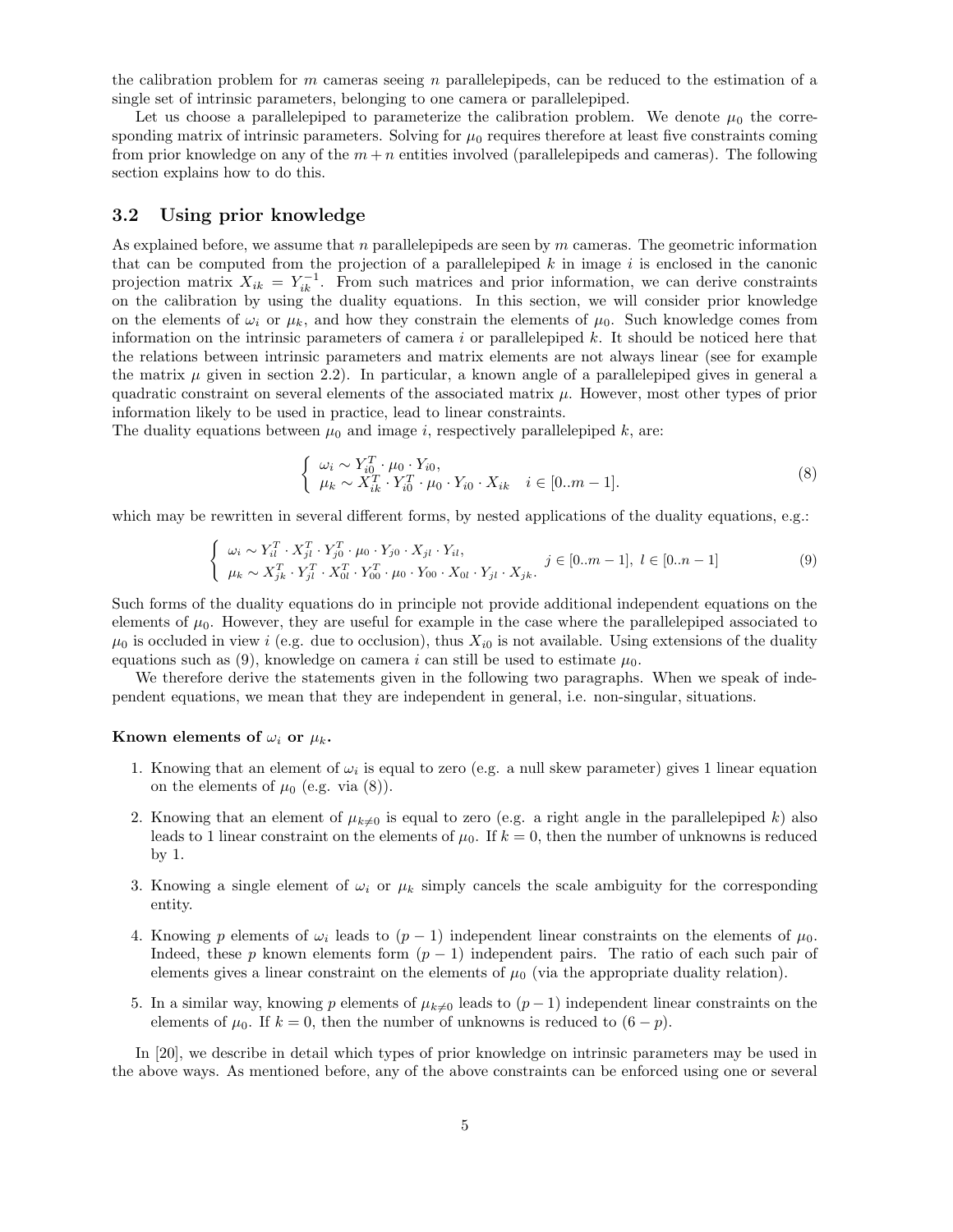redundant equations of the types (8) and (9) for example. Note that due to the above facts, an acquisition system with five different cameras viewing an arbitrary parallelepiped can be fully calibrated under the assumption of the skew parameters being zero. Equivalently, a system with one camera viewing five parallelepipeds with one right angle, or two parallelepipeds with three right angles (cuboids) can be fully calibrated.

#### Constant elements of  $\omega_i$  or  $\mu_k$ .

- 1. Knowing that an element of  $\omega_i$  (resp.  $\mu_k$ ) is constant for  $i = [0..m-1]$  (resp.  $k = [0..n-1]$ ) does not give any information.
- 2. Knowing that two elements of  $\omega_i$  (resp.  $\mu_k$ ) are constant for  $i = [0..m-1]$  (resp.  $k = [0..n-1]$ ) gives  $(m-1)$  (resp.  $n-1$ ) independent quadratic constraints on the elements of  $\mu_0$ . They can be obtained by writing the two element ratios using the bilinear equations (8) with any independent pair of images (resp. any independent pair of parallelepipeds).
- 3. Knowing that all elements of  $\omega_i$  (resp.  $\mu_k$ ) are constant for  $i = [0..m-1]$  (resp.  $k = [0..n-1]$ ) gives  $4(m-1)$  (resp.  $4(n-1)$ ) linear independent equations on the elements of  $\mu_0$ . Indeed, as shown by Hartley [11], we can turn the quadratic equations into linear ones. If all  $X^{ik}$  and their inverses  $Y^{ik}$  are scaled such as to have the same determinant, then we may write down the following matrix equation between any pair  $(i, j)$  of views, that holds *exactly*, i.e. not only up to scale, as usual:

$$
Y_{i0}^T \cdot \mu_0 \cdot Y_{i0} = Y_{j0}^T \cdot \mu_0 \cdot Y_{j0},
$$

and respectively between any pair  $(k, l)$  of parallelepipeds:

$$
X_{ik}^T \cdot Y_{i0}^T \cdot \mu_0 \cdot Y_{i0} \cdot X_{ik} = X_{il}^T \cdot Y_{i0}^T \cdot \mu_0 \cdot Y_{i0} \cdot X_{il}, \quad i \in [0..m-1].
$$

This leads to 5 linear equations for each pair of views (resp. parallelepipeds) among which 4 are independent.

Consequently, an acquisition system where a camera views two identical parallelepipeds or where two identical cameras view one parallelepiped can be fully calibrated if the cameras' skew parameters are equal to zero. Note also the special case where the camera parameter  $u_0$  (or equivalently  $v_0$ ) is constant. This leads to quadratic equations since this parameter can be written as the ratio of two elements of  $\omega$ , corresponding to case 2 above. Again, each of the above constraints can be enforced using several redundant equations taken from different versions of the duality equations.

#### 3.3 Calibration algorithm

Our approach consists of two stages. First, all available linear equations are used to determine  $\mu_0$  (the system is solved using SVD). If there is a unique solution, then we are done (from  $\mu_0$ , all the camera and parallelepiped intrinsics can be computed using the  $X_{ik}$ ). If however, the linear system is underconstrained, then the quadratic equations arising from constant but unknown intrinsics can be used to reduce the ambiguity in the solution. The decision if the system is under-constrained, may be taken on the basis of a singular value analysis. This also gives the degree of the ambiguity (dimension of the solution space). In practice, this is usually two or lower. Hence, two quadratic equations are in general sufficient to obtain a finite number of solutions (if more than the minimum number of equations are available, then a best initial solution might be found using a RANSAC-type approach [8]). Once the matrices  $\omega_i$  and  $\mu_k$  are estimated, the matrices  $K_i$  and  $\Lambda_i$  can be computed via Cholesky decomposition.

Note that singular cases may exist, where calibration can not be achieved, Singular cases for one parallelepiped seen in one image, are described in [20].

#### 3.4 Comparison with vanishing point based approaches

A popular way to calibrate from known parallel lines is to use vanishing points of perpendicular directions. Indeed, the perpendicularity condition gives a constraint on the intrinsic camera parameters. However,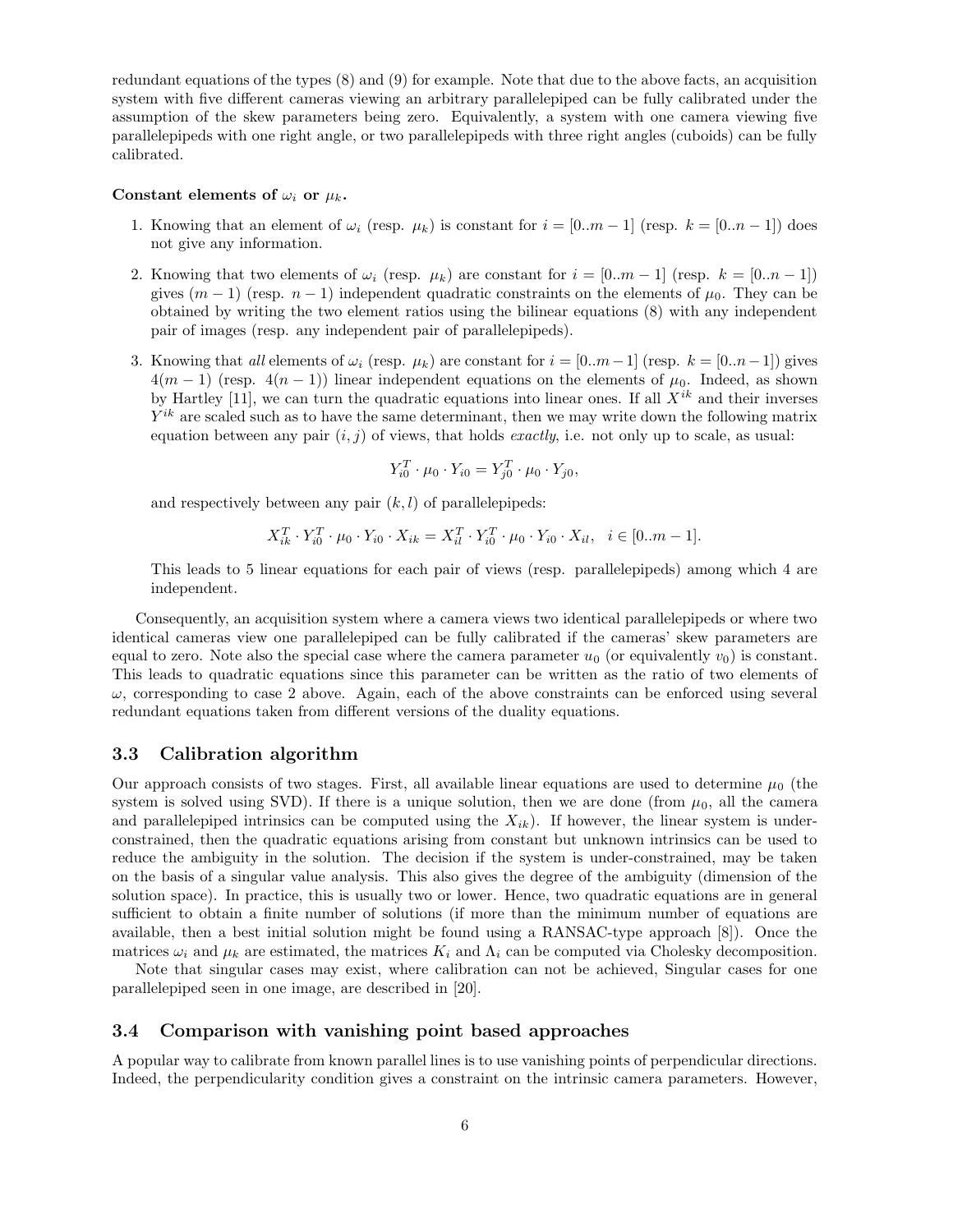computing vanishing point positions in the image appears to be a process sensitive to noise. Our approach avoids such difficulties by computing projection matrices and hiding therefore vanishing point computation in a well defined estimation problem<sup>1</sup>. In the following, we give some numerical evidence suggesting this principle.

We have applied our approach on simulated images of a cube, taken for different orientations, and compared the calibration results with a non-linear approach where vanishing points were computed using the MLE estimator described in [14]. A 2 pixels Gaussian noise was added to the vertices' projections, prior to running the algorithms. Figure 1 shows median values for 500 tests of the relative error on the estimated focal length for both methods. In figure  $1-(a)$  six vertices were used and thus one vanishing point's position was non-linearly optimized in the second approach. In figure 1–(b) seven vertices were used and all vanishing point positions were optimized. The graphs show that our *linear* method obtains similar results to the *non-linear* approach in non-singular situations, and better ones close to a singular situation (90° rotation of the cube).



Figure 1: Relative error on the estimated parameter  $\alpha_v$  as a function of the cube rotation angle: (a) estimation using 6 cube vertices; (b) estimation using 7 cube vertices.

## 4 Pose estimation

The step following the intrinsic calibration in the reconstruction process is pose estimation. The different cameras must indeed be localized with respect to a common coordinate frame in order to achieve consistent reconstructions. To this purpose, we extend the plane-based method presented in [17].

#### 4.1 The scale ambiguity

If the intrinsic parameters of the cameras  $(K_{i,i\in[0..m-1]})$  and the parallelepipeds  $(\Lambda_{k,k\in[0..n-1]})$  are known, then from every matrix  $X_{ik}$  (see Section 2.4), we can compute the matrix  $\tilde{X}'_{ik}$ , which represents relative pose:

$$
\tilde{X}_{ik}' \sim K_i^{-1} \cdot \tilde{X}_{ik} \cdot \tilde{\Lambda}_k^{-1} \sim [R_i S_k \quad R_i v_k + t_i]. \tag{10}
$$

The left  $3 \times 3$  submatrix of  $\tilde{X}'_{ik}$  will be denoted  $X'_{ik}$ . Note that  $\Lambda_k$  and  $\tilde{X}_{ik}$  are only defined up to scale. For matrices  $\tilde{X}_{ik}$  used in the position recovery step, this scale factor has to be computed. It can be fixed for one parallelepiped and computed for others, for which a priori information about the relative scale between them and the reference one is available<sup>2</sup>. Afterwards, the matrices  $\Lambda_k$  and  $\tilde{X}_{ik}$  are scaled such that the  $X'_{ik}$  have unit determinant. Then,  $X'_{ik}$  represents the rotation between the  $i^{th}$  camera and the  $k^{th}$  parallelepiped.

<sup>&</sup>lt;sup>1</sup>The vanishing points of a parallelepiped's directions correspond to the columns of matrix X.

 $2$ Note that the scale factor could also be recovered for each parallelepiped seen by at least two cameras, after estimation of the cameras' relative positions.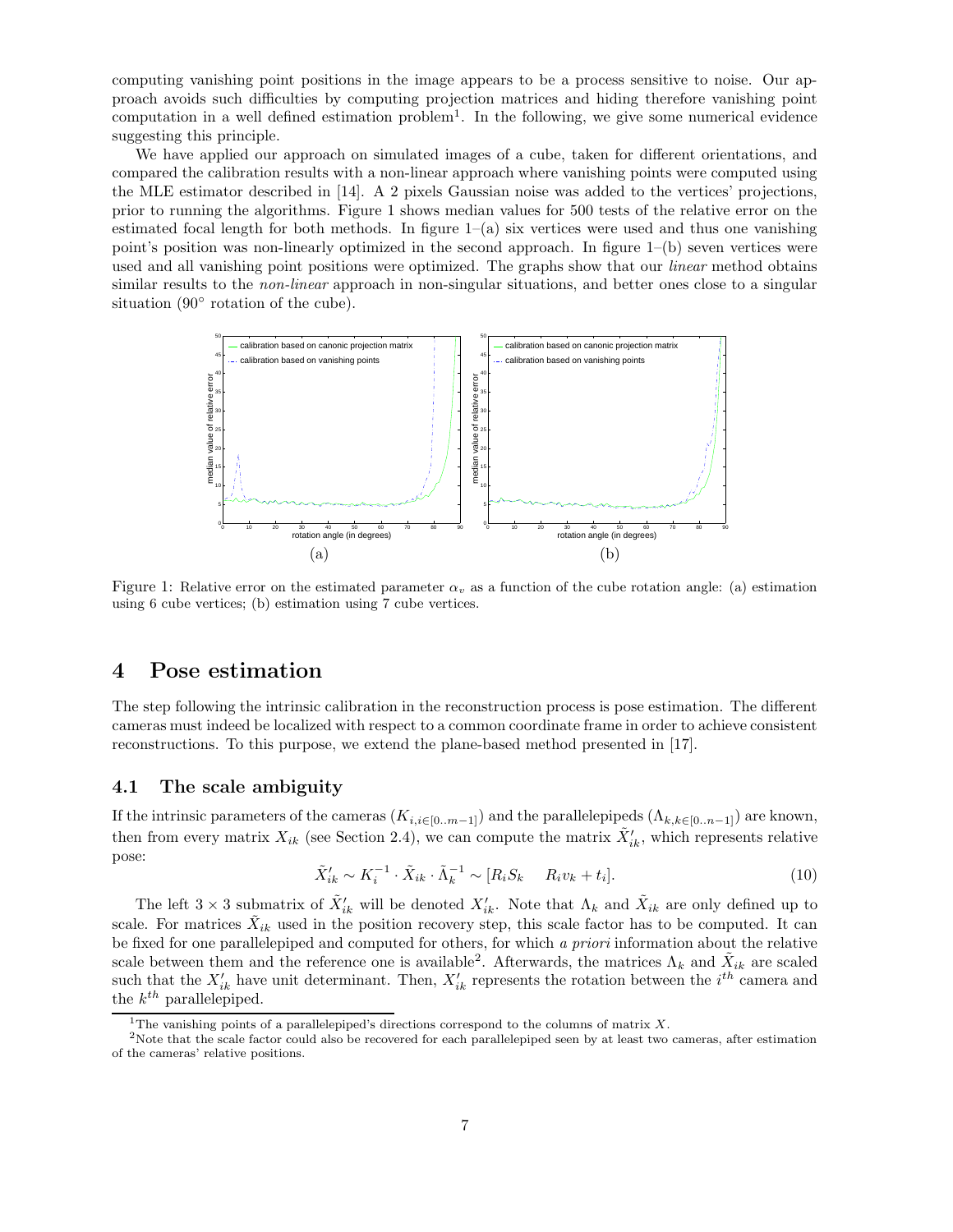#### 4.2 Rotational part of the pose

The matrix  $X'_{ik} = R_i \cdot S_k$  represents the relative rotation between the  $i^{th}$  camera and the  $k^{th}$  parallelepiped. In practice,  $X'_{ik}$  will not be a perfect rotation matrix, but this can easily be corrected using SVD [13].

Let us first consider the case where all parallelepipeds are seen in all views. Then, all matrices  $X'_{ik}$ can be grouped and written as:

$$
\underbrace{\begin{pmatrix} X'_{0,0} & X'_{0,1} & \cdots & X'_{0,n-1} \\ X'_{1,0} & X'_{1,1} & \cdots & X'_{1,n-1} \\ \vdots & \vdots & \ddots & \vdots \\ X'_{m-1,0} & X'_{m-1,1} & \cdots & X'_{m-1,n-1} \end{pmatrix}}_{X'} = \underbrace{\begin{pmatrix} R_0 \\ R_1 \\ \vdots \\ R_{m-1} \end{pmatrix}}_{R} \underbrace{\begin{pmatrix} S_0 & S_1 & \cdots & S_{n-1} \end{pmatrix}}_{S} \qquad (11)
$$

The matrices  $R_i$  and  $S_k$  can be extracted by factorizing X', due to the fact that its rank is 3. The factorization leads to solutions defined up to a global rotation. One might thus attach the reference frame to any camera or parallelepiped.

Missing data. In practice, the condition that all parallelepipeds are seen in all views can not always be satisfied and thus, some data might be missing in the matrix  $X'$ . However, each missing relative orientation  $X'_{ik}$  between camera i and parallelepiped k can be deduced from others if there is one camera i' and one parallelepiped k' such that the rotations  $X'_{i'k'}$ ,  $X'_{i'k}$  and  $X'_{ik'}$  are known. The missing matrix can then be computed using:

$$
X'_{ik} = X'_{ik'} \ (X'_{i'k'})^T X'_{i'k}.
$$
\n(12)

Several equations of this type may be used simultaneously to increase accuracy. Also, knowing that two parallelepipeds k and k' have a common orientation can be imposed by fixing  $S_{k'} = S_k$ , and eliminating the  $k^{th}$  column from matrix X'. This can be useful when dealing with missing data.

#### 4.3 Translational part of the pose

We assume that the scale ambiguity mentioned in section 4.1 is solved. Denoting  $w_{ik}$  the  $4^{th}$  column of matrix  $\tilde{X}'_{ik}$ , and  $v'_k = R_i v_k$ , then camera positions can be determined by minimizing the sum of terms  $\| w_{ik} - R_i v_k - t_i \|$  over all available image-parallelepiped pairs. This can be done using linear least squares [17].

## 5 3D Reconstruction

The presented calibration approach is well adapted to interactive 3D reconstruction from a few images. It has a major advantage over other methods: simplicity. Indeed, only a small amount of user interaction is needed for both calibration and reconstruction: a few points must be picked in the image to define the primitives' image positions. It thus seems to be an efficient and intuitive way to build models from images of any type, in particular from images taken from the Internet for which no information about the camera is known. In this section, we briefly present a linear algorithm that we have implemented to construct realistic 3D models. It can use linear constraints from single or multiple images.

#### 5.1 Reconstruction algorithm

The algorithm is composed of three main successive steps:

- Reconstruction of parallelepipeds used for calibration: their intrinsics are recovered in the calibration phase and position/orientation by pose estimation. The 3D positions of their vertices can then be computed using (6).
- Reconstruction of points visible in several images (given correspondences): using any method described for example in [10].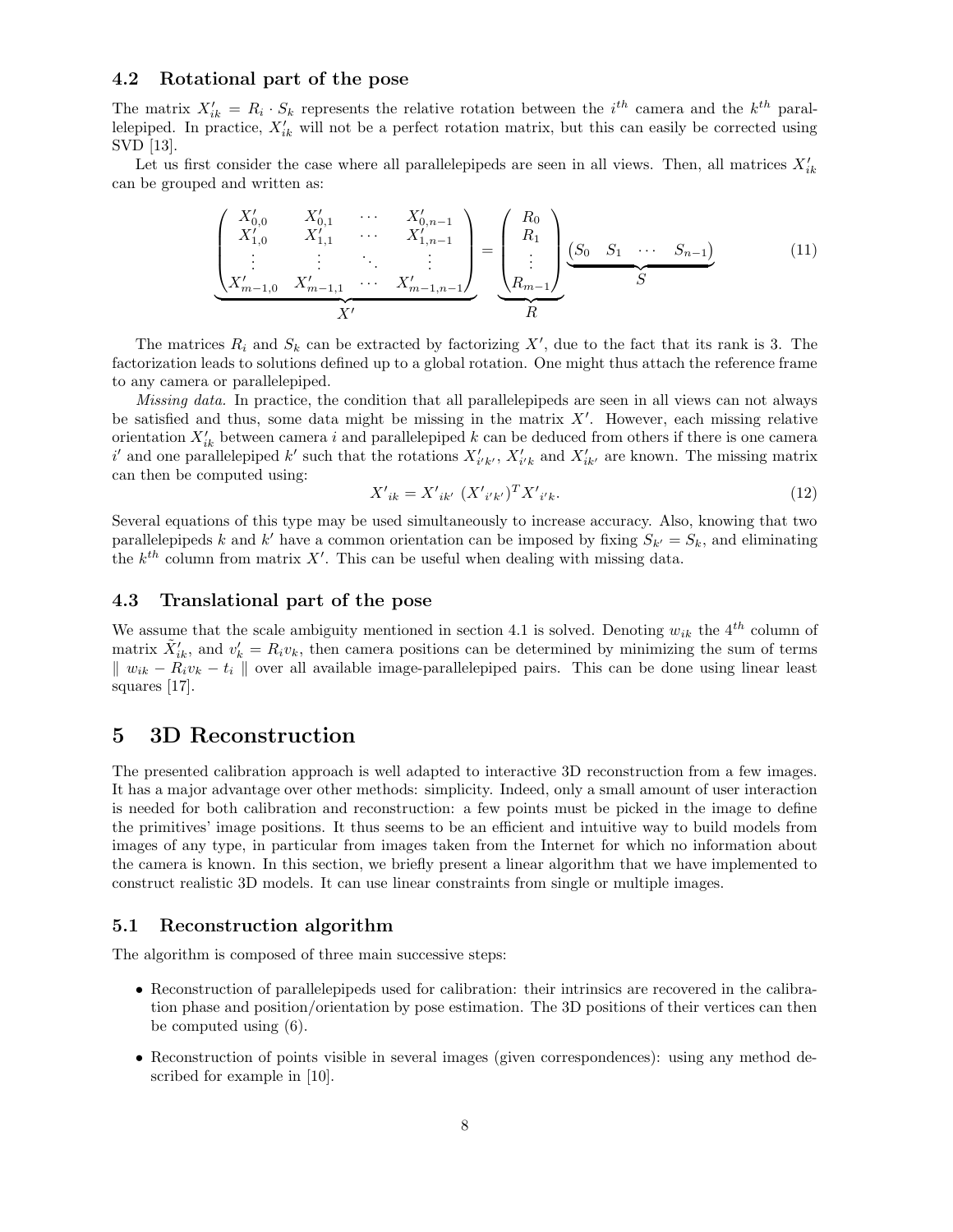• Reconstruction of points visible in one image only: by solving systems of linear constraints like coplanarity, collinearity, or the fact that points belong to a parallelogram, such constraints being defined with respect to points already reconstructed [20].

This approach is actually independent from the calibration method, although it uses the same input in the first step. Interestingly, it allows 3D models to be computed from non-overlapping photographs (see e.g. Fig. 5). The global scheme of our system is shown in Figure 2.



Figure 2: The calibration and reconstruction algorithms.

The following section illustrates this approach with results obtained by solving linear systems only. Note that, in order to refine the results, non-linear optimization, taking into account prior information, might be applied.

#### 5.2 Experimental results

#### 5.2.1 Known scene.

In order to estimate the accuracy of the calibration and reconstruction methods, a scene containing several boxes with known dimensions (see Fig. 3) was used. Three images were taken with an off-the-shelf digital camera, and with varying zoom. Calibration and reconstruction of the scene were achieved using different calibration scenarios. Table 1 gives the relative errors on length ratios  $l_x/l_z$ ,  $l_y/l_z$  of the reconstructed primitives 0, 1, 2 (see left part of Fig.3 for notations), as well as the relative errors on the estimated aspect ratio. We assume here that the principal point is the image center and that skew parameters are equal to zero. The following scenarios were tested:

- 1. Cameras are independently calibrated: for every image  $i \in [0..2]$ , we parameterize the problem in the unknown elements of  $\omega_i$  (i.e.  $\alpha_{ui}$ ,  $\alpha_{vi}$ ) and we use the information about right angles of parallelepipeds seen in that view.
- 2. Parallelepipeds are independently calibrated: for every parallelepiped  $k \in [0..2]$ , we parameterize the problem in the unknown terms of  $\mu_k$  (i.e.  $l_{xk}/l_{zk}$ ,  $l_{yk}/l_{zk}$ ) and we use the information that the skew parameter is equal to zero and that the principal point is the image center.
- 3. We parameterize the problem in terms of  $\mu_0$ , and use the known principal points, but no prior knowledge on the parallelepipeds.
- 4. Same as scenario 3, but also using known values of the camera aspect ratios.

These results confirm the intuition that, on average, errors do not depend on the entity chosen for parameterization. However, using a fundamental entity with respect to which all the constraints are expressed, results in a more uniform distribution of the errors, and naturally, adding known information on the aspect ratio, reduces the errors.

To visually evaluate the quality of the reconstruction, we show screenshots of the reconstructed scene. Figure 4–(a) shows the orientation of boxes, which was recovered without any assumption about their relative rotation. To solve the scale ambiguity between boxes 0 and 2, we used only a coplanarity constraint between one of the points of box 2 and the base-plane of box 0. Figure  $4-(b)$  shows the roof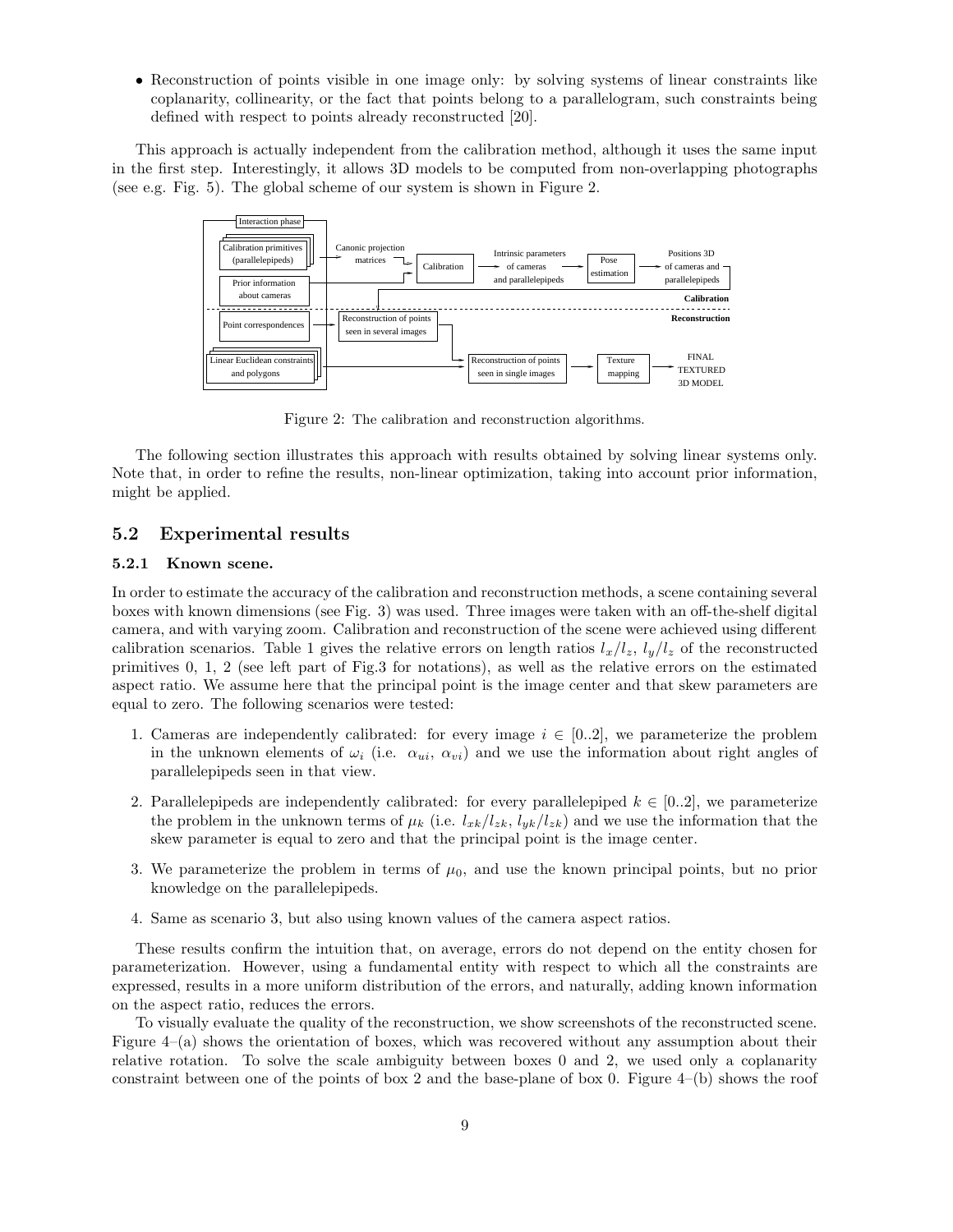

Figure 3: Images and parallelepipeds used for calibration.

of the house, which was reconstructed as an arbitrary parallelepiped having several vertices in common with the cubic base of the house. These figures show that the reconstructed scene is qualitatively correct.



Figure 4: Reconstructed boxes.

#### 5.2.2 Outdoor scene.

Figure 5 shows the reconstruction of an entire building from just two images taken from opposite viewpoints. The parallelepiped used for calibration and the estimated camera positions are shown in the two original images  $5-(a)$ , (b). In the first image, intersections of lines were computed to obtain the six points required to define a parallelepiped (see Fig.  $5-(a)$ ). The reconstruction was then done according to the two following steps. First, vertices of the reference parallelepiped were reconstructed during the calibration step. Second, the rest of the scene was modeled using primitives depicted by the user.

### 6 Conclusion

We have presented a framework for calibration and 3D model acquisition from several arbitrary images based on projections of parallelepipeds. Our system uses geometric constraints, provided interactively

| Scenario | av. rel. err. $\tau[\%]$ |          |       | av. rel. err. length ratio $[\%]$ |                                 |                                 |
|----------|--------------------------|----------|-------|-----------------------------------|---------------------------------|---------------------------------|
|          | $K_1$                    | $K_2$    | $K_3$ | $l_{x0}/l_{z0}$ $l_{y0}/l_{z0}$   | $l_{x1}/l_{z1}$ $l_{y1}/l_{z1}$ | $l_{x2}/l_{z2}$ $l_{y2}/l_{z2}$ |
|          | 3.41                     | 4.13     | 0.10  | 3.21 5.14                         | 5.43 14.47                      | 5.41 2.08                       |
| 2        | 3.57                     | 3.15     | 9.55  | 0.45 6.97                         | 0.74 5.13                       | 13.20 3.32                      |
| 3        | 5.23                     | 6.12     | 6.24  | 2.67 7.82                         | 3.91 0.49                       | 7.57 0.31                       |
|          | 3.76                     | $4.60\,$ | 4.57  | 2.35 6.01                         | 3.24 0.97                       | 5.77 0.64                       |

Table 1: Average relative errors on the estimated camera aspect ratios and the estimated length ratios of the parallelepipeds.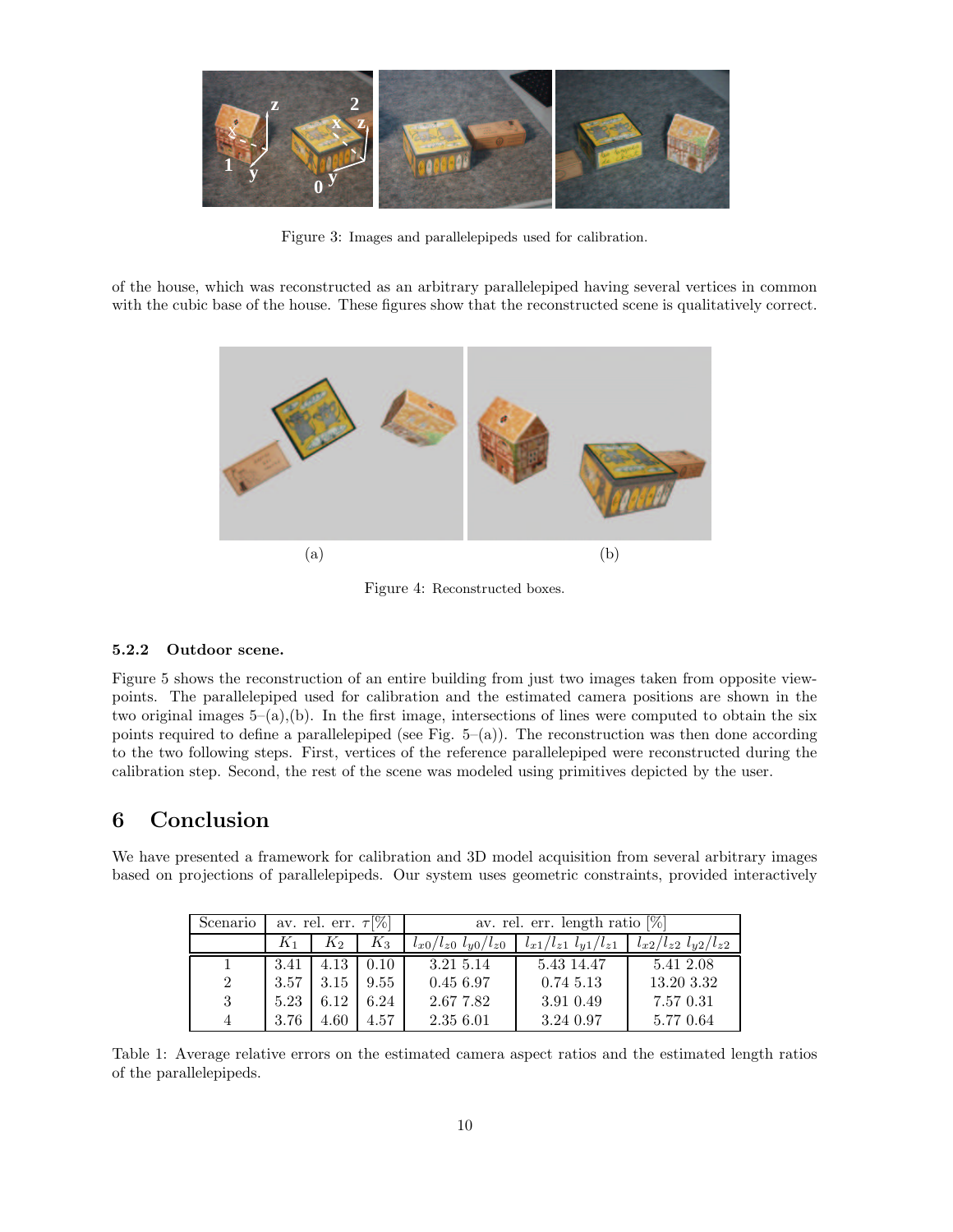

Figure 5: Building reconstruction: (a) Original photos used for the reconstruction; (b) the reconstruction scenario with the computed model and camera positions; circles correspond to parallelepiped vertices, crosses and rectangles to points reconstructed from the first and second image respectively;  $(c)$ , (d) Details of the model.

by the user, for camera calibration, pose estimation, and modeling of 3D scene structure. It combines available information on the scene structure (angles and length ratios in parallelepipeds) and on the intrinsic camera parameters with multi-view constraints.

In practice, our method leads to calibration and reconstruction which can be obtained by solving only linear equations. Future work on this topic concerns: the automatization of the process and thus the reduction of interaction needed to define primitives in several images; refinement of an approximate model; automatic surface generation from reconstructed points.

# References

- [1] Armstrong, M., Zisserman, A., Beardsley, P.: Euclidean Structure from Uncalibrated Images. BMVC (1994) 509–518
- [2] Caprile, B., Torre, V.: Using Vanishing Points for Camera Calibration. IJCV 4 (1990) 127–140
- [3] Chen, C.-S., Yu, C.-K., Hung, Y.-P.: New Calibration-free Approach for Augmented Reality Based on Parametrized Cuboid Structure. ICCV (1999) 30–37